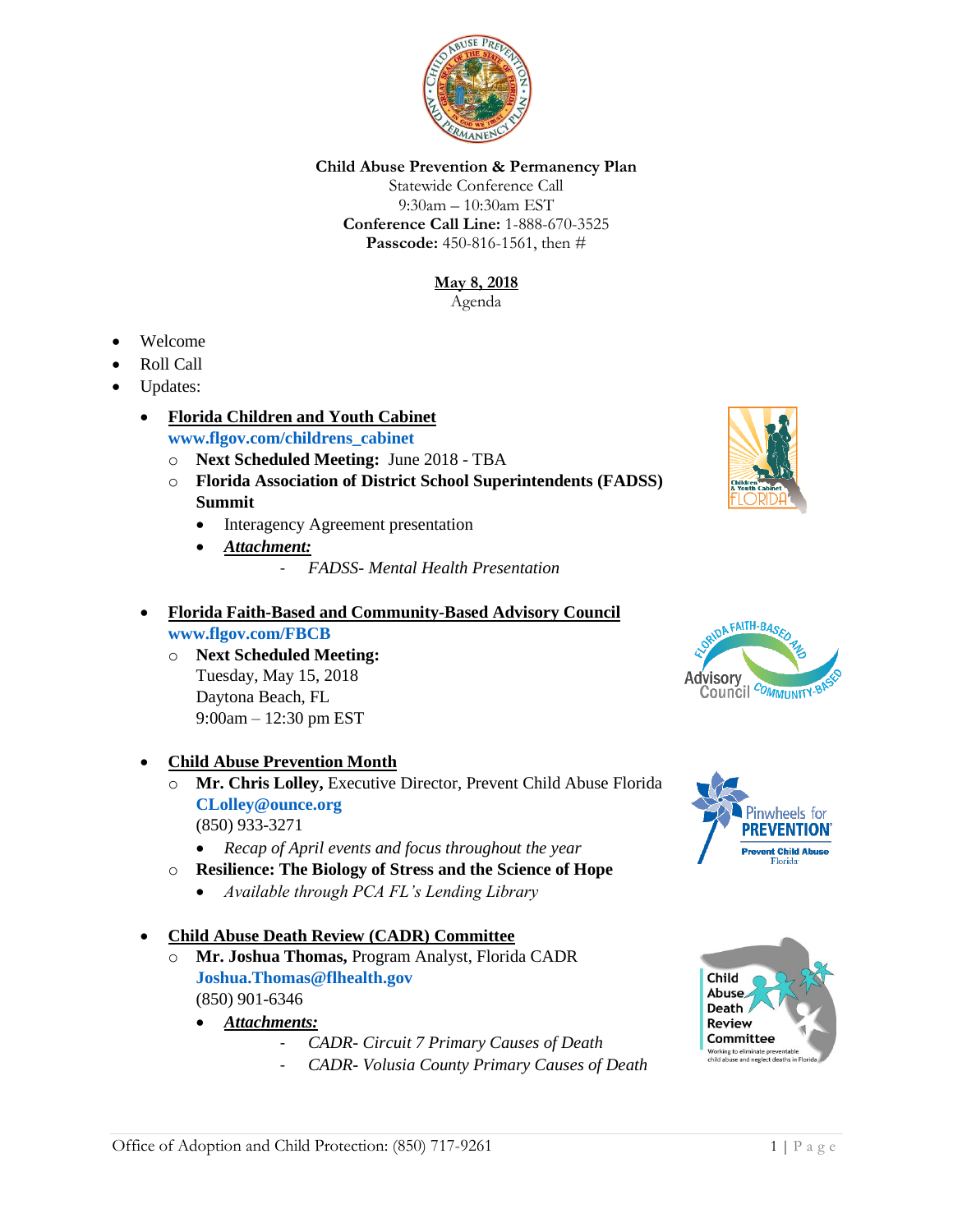

### **Child Abuse Prevention & Permanency Plan**

Statewide Conference Call 9:30am – 10:30am EST **Conference Call Line:** 1-888-670-3525 **Passcode:** 450-816-1561, then #

> **May 8, 2018** Agenda

# • **Florida System of Care – Children's Mental Health**

- o **Ms. Mary Schrenker,** Children's Behavioral Health Statewide Coordinator, DCF-SAMH Program Office **[Mary.Schrenker@myflfamilies.com](mailto:Mary.Schrenker@myflfamilies.com)** (850) 717-4712
- o **Mr. Dekywan Debose,** Cultural and Linguistic Competence and Social Marketing Coordinator, Children's Mental Health System of Care, DCF-SAMH Program Office

[Dekywan.Debose@myflfamilies.com](mailto:Dekywan.Debose@myflfamilies.com)

(850) 717-4039

- *Florida System of Care Website:* **[www.SOCFlorida.com](http://www.socflorida.com/)**
- *Attachment:*
	- Children's Mental Health Awareness 2018

#### • **Medicaid Survey**

- o **Medicaid Survey Results**
	- *Attachment:*
		- Medicaid Survey Results
	- *Medicaid Information:* **<http://www.fdhc.state.fl.us/medicaid/Information.shtml>**

#### • **Events and Activities**

#### o **May is Mental Health Awareness Month**

- *Children's Mental Health Awareness Day – May 10th*
- *Attachment:*
	- Governor's Proclamation on Children's MH Day

#### o **June is Reunification Month**

- *Proclamation Pending*
- o **Summer Topics:**
	- *Water Safety - <http://www.myflfamilies.com/service-programs/child-welfare/water-safety>*
	- *Hot Cars - [http://www.myflfamilies.com/press-release/high-temps-mean-hot-cars-time](http://www.myflfamilies.com/press-release/high-temps-mean-hot-cars-time-look-you-lock)[look-you-lock](http://www.myflfamilies.com/press-release/high-temps-mean-hot-cars-time-look-you-lock)*
	- *Spill the Water - <http://www.floridahealth.gov/diseases-and-conditions/spill-the-water/>*
	- *Hurricane Season starts June 1st - <https://floridadisaster.org/>*
- Comments/Questions
- **Next CAPP Conference Call will take place on June 12, 2018**